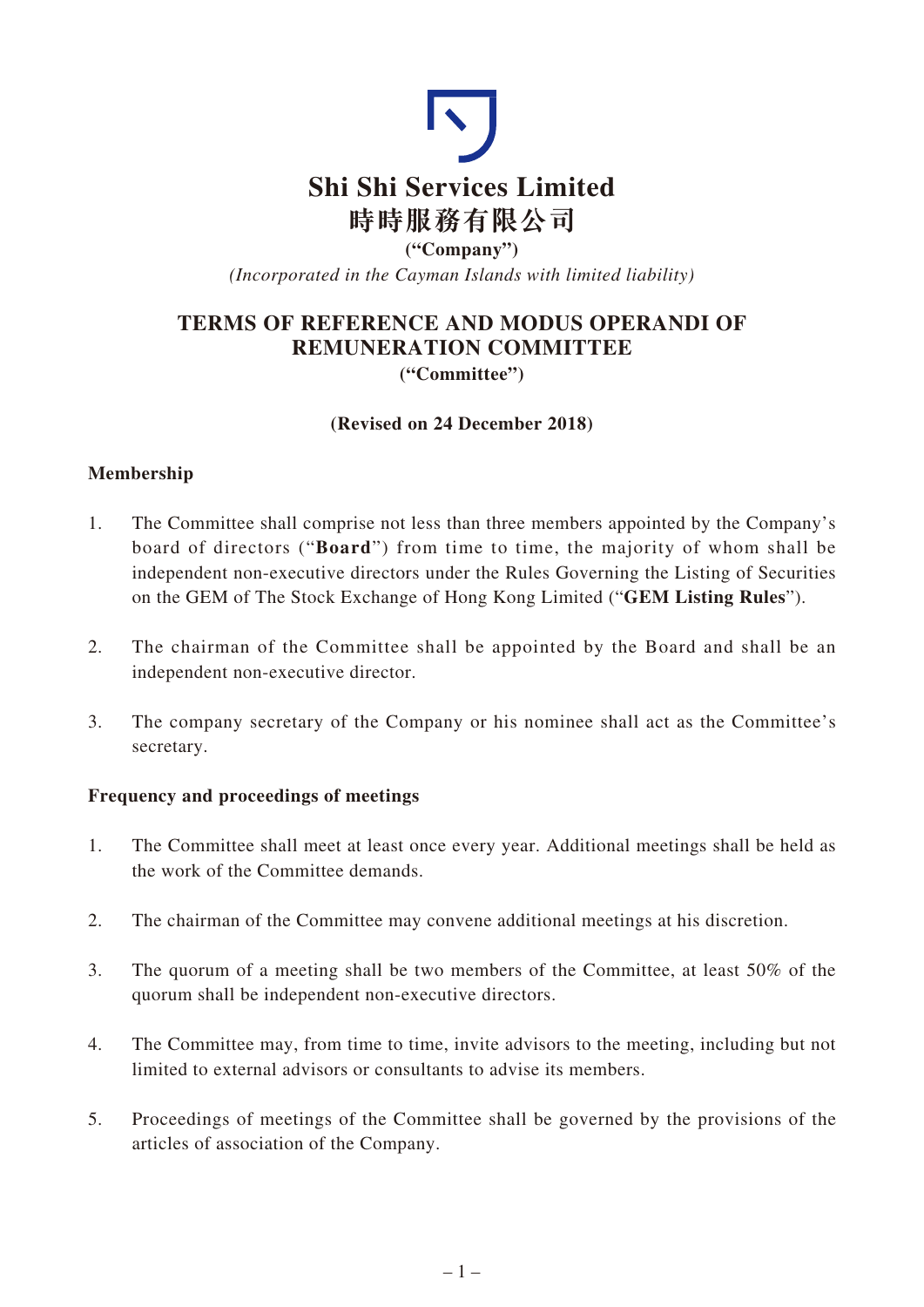#### **Duties, powers and functions**

- 6. The Committee shall:
	- (a) formulate remuneration policy for approval by the Board, which shall take into consideration factors such as salaries paid by comparable companies, time commitment, employment conditions, responsibilities, and individual performance of the directors, senior management, and the general staff. Performance shall be measured against corporate goals and objectives resolved by the Board from time to time; and implement the remuneration policy laid down by the Board;
	- (b) without prejudice to the generality of the foregoing:
		- (i) establish guidelines and procedures for the recruitment of the chief executive and senior management and developing remuneration policy;
		- (ii) recommend to the Board the policy and structure for the remuneration of directors (including non-executive directors, and the chief executive as an exofficio member) and senior management whilst ensuring no director or any of his associates is involved in deciding his own remuneration;
		- (iii) determine the remuneration of executive directors (including the chief executive who is an ex-officio member) and senior management, including benefits in kind, pension right, compensation payment (including compensation for loss of office or appointment etc). The chairman and/or the chief executive shall be consulted respectively about their proposals relating to the remuneration of the chief executive and/or senior management, as the case may be;
		- (iv) review and approve the management's remuneration proposals, the compensation payable to executive directors and senior management for any loss or termination of office or appointment and compensation arrangements in connection with dismissal or removal of directors for misconduct which shall be fair, reasonable and not excessive and are consistent with contractual terms;
		- (v) determine the criteria for assessing employee performance, which should reflect the Company's business objectives and targets;
		- (vi) consider the annual performance bonus for executive directors, senior management, and the general staff, having regard to their achievements against the performance criteria and by reference to market norms, and make recommendation to the Board;
		- (vii) engage such external professional advisors to assist and/or advise the Committee on issues as it considers necessary;